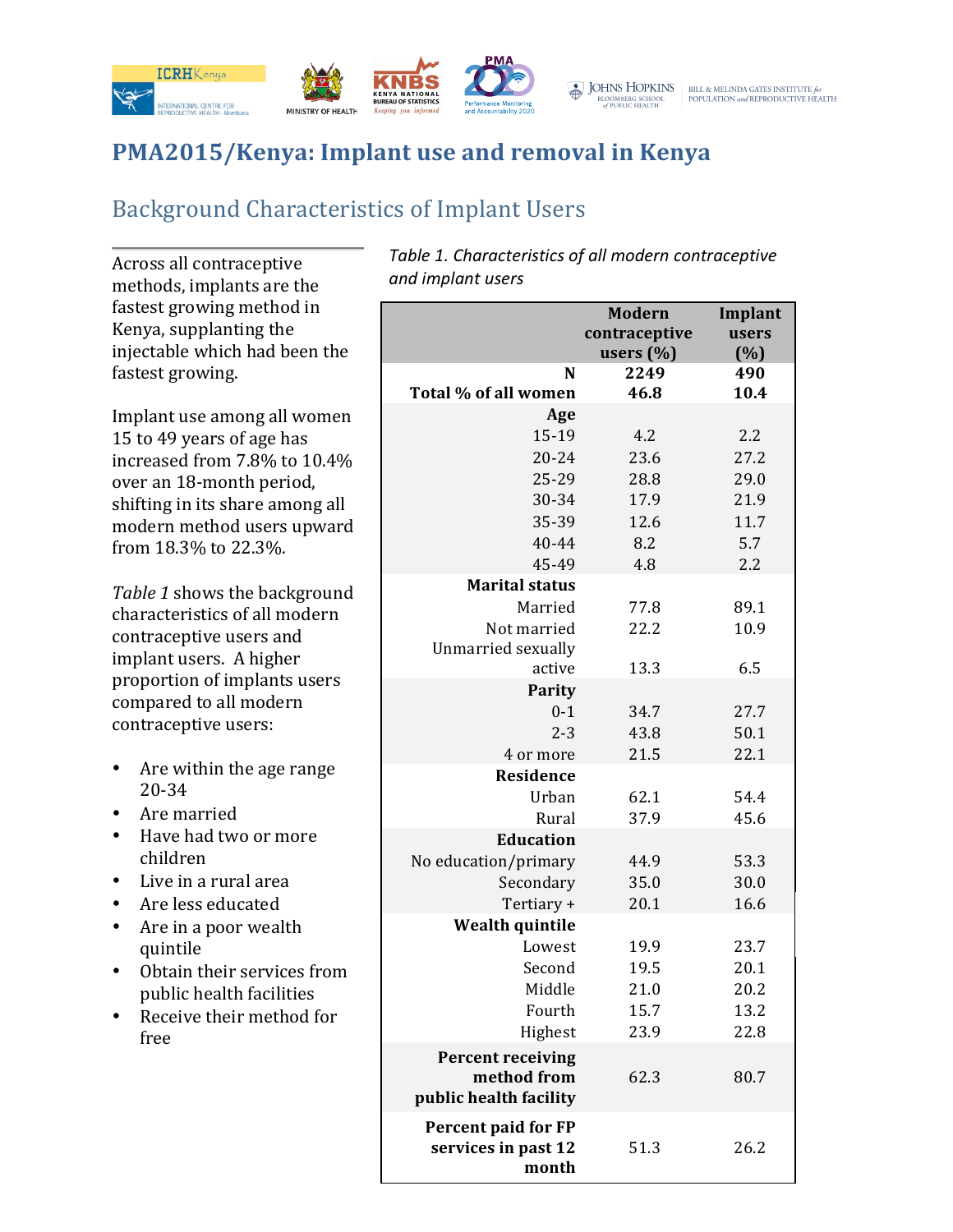

**Implant services are much** more likely to be offered from a public health center **than a private one.** This is reflected in the percentage of public and private facilities that offer implants.

Among facilities that offer implants, almost 100% of **both public and private facilities have staff trained to** remove implants.

Table 2: Percentage of facilities offering FP that offer *implants* and have staffs trained to remove implants, by sector

| All Health Facilities that offer family planning |              |            |                |  |
|--------------------------------------------------|--------------|------------|----------------|--|
|                                                  | Total $(\%)$ | Public (%) | Private<br>(%) |  |
| N                                                | 331          | 269        | 62             |  |
| Offer implant:                                   |              |            |                |  |
| No                                               | 17.0         | 3.7        | 74.2           |  |
| Yes and in-stock                                 | 80.0         | 92.9       | 24.2           |  |
| Yes, but not in stock                            | 3.0          | 3.3        | 1.6            |  |
| Have staff trained to<br>remove implants:        |              |            |                |  |
| N <sub>0</sub>                                   | 1.0          | 1.2        | 0.0            |  |
| Yes                                              | 99.0         | 98.8       | 1.6            |  |

### Type of implant and the counseling received

Fifty-six percent of women using the implant are using two-rod implant; 37.2% are using one-rod implant; and 6.7% are using the sixrod implant or don't know the type of their implant.

Ninety-nine percent of implant users were told how long the implant would protect against pregnancy when it was inserted.

Approximately 89% of implant users correctly reported the duration of their implant's protection.

| All implant users                                                                                   |              |                          |                  |               |
|-----------------------------------------------------------------------------------------------------|--------------|--------------------------|------------------|---------------|
|                                                                                                     | Total $(\%)$ | No or<br>primary<br>(% ) | Secondary<br>(%) | Higher<br>(%) |
| N                                                                                                   | 490          | 297                      | 132              | 61            |
| Type of implant                                                                                     |              |                          |                  |               |
| One rod                                                                                             | 37.2         | 42.6                     | 22.7             | 46.2          |
| Two rod                                                                                             | 56.2         | 49.6                     | 72.3             | 48.1          |
| Six rods                                                                                            | 2.3          | 2.0                      | 2.7              | 2.3           |
| Do not know                                                                                         | 4.3          | 5.8                      | 2.2              | 3.4           |
| <b>Told about the</b><br>duration of<br>protection                                                  | 99.0         | 98.2                     | 100.0            | 100.0         |
| <b>Correctly reported</b><br>the duration of<br>protection<br>(based on type of<br><i>implant</i> ) | 86.6         | 83.6                     | 88.7             | 92.3          |
| Told where to go to<br>have implant<br>removed                                                      | 88.6         | 85.3                     | 90.4             | 96.2          |
| <b>Ever tried to have</b><br>implant removed                                                        | 4.0          | 5.8                      | 2.5              | 0.5           |

| Table 3. Type of implant and the counseling received, by education level |  |  |  |
|--------------------------------------------------------------------------|--|--|--|
|                                                                          |  |  |  |